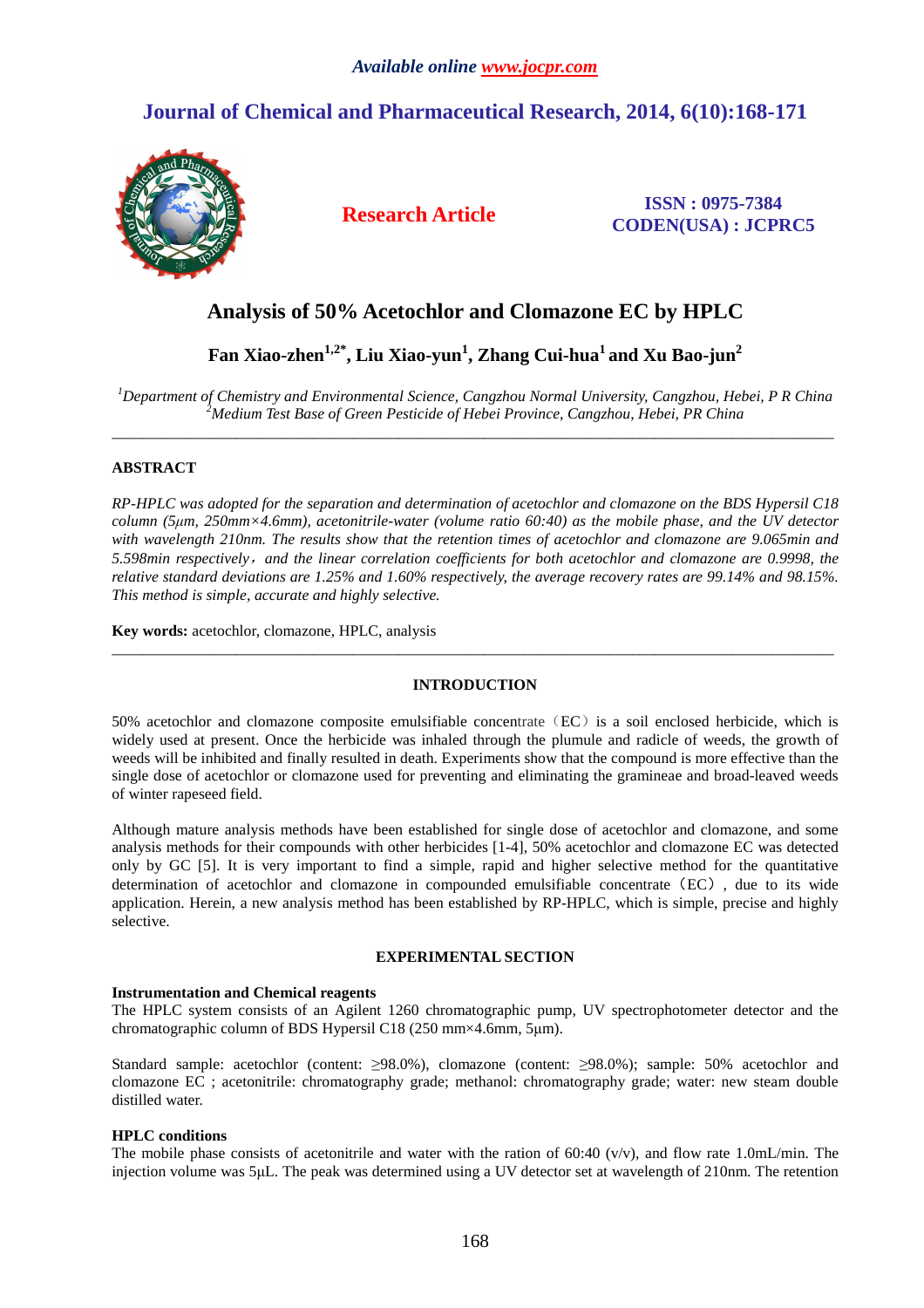times of acetochlor and clomazone were 9.065min and 5.598min respectively at the conditions.

#### **Preparation of standard and sample solution**

A stock solution of standard containing acetochlor 5.972mg/mL and clomazone 1.877mg/mL was prepared in methanol. Work solution with low concentration was prepared by the stock solution with methanol in appropriate quantities.

*\_\_\_\_\_\_\_\_\_\_\_\_\_\_\_\_\_\_\_\_\_\_\_\_\_\_\_\_\_\_\_\_\_\_\_\_\_\_\_\_\_\_\_\_\_\_\_\_\_\_\_\_\_\_\_\_\_\_\_\_\_\_\_\_\_\_\_\_\_\_\_\_\_\_\_\_\_\_*

The sample of 50% acetochlor and clomazone EC 0.3004g was dissolved into a 25mL volumetric flask and diluted with methanol to volume, then the sample solution was prepared. It was filtered through a 0.45µm filter before HPLC analysis.

#### **Experimental Procedure**

Set the chromatographic conditions as above analyzed. After stable of the baseline (the changes of relative respond ≤2%), the standard solution and sample solution 5µL were injected respectively according to the order of standard solution, sample solution, sample solution, standard solution, taking the peak area values from the recorded chromatograms. The chromatogram of 50% acetochlor and clomazone EC was shown in Fig.1



**Fig.1 HPLC chromatogram of 50% acetochlor and clomazone EC 1 clomazone; 2 acetochlor** 

#### **Calculation**

Averaging the peak areas of twice standard solutions and sample solutions respectively, the active ingredients of acetochlor and clomazone in EC sample was calculated by the formula:

$$
X = \frac{A_2 \times M_1 \times p}{A_1 \times M_2 \times 10} \times 100\%
$$

X-mass fractions of acetochlor(clomazone) in EC sample; A1- peak areas average of acetochlor(clomazone) for standard; A2- peak areas average of acetochlor(clomazone) for sample; M1-weight of acetochlor(clomazone) for standard;  $M_2$ -weight of sample P- mass fractions of acetochlor(clomazone) in standard.

#### **RESULTS AND DISCUSSION**

#### **Selection of detection wavelength and mobile phase**

According to the UV absorption spectra of acetochlor and clomazone, it shows an absorption band located at 210nm for acetochlor and clomazone (Fig.2 and Fig.3). Therefore 210nm was selected as detection wavelength.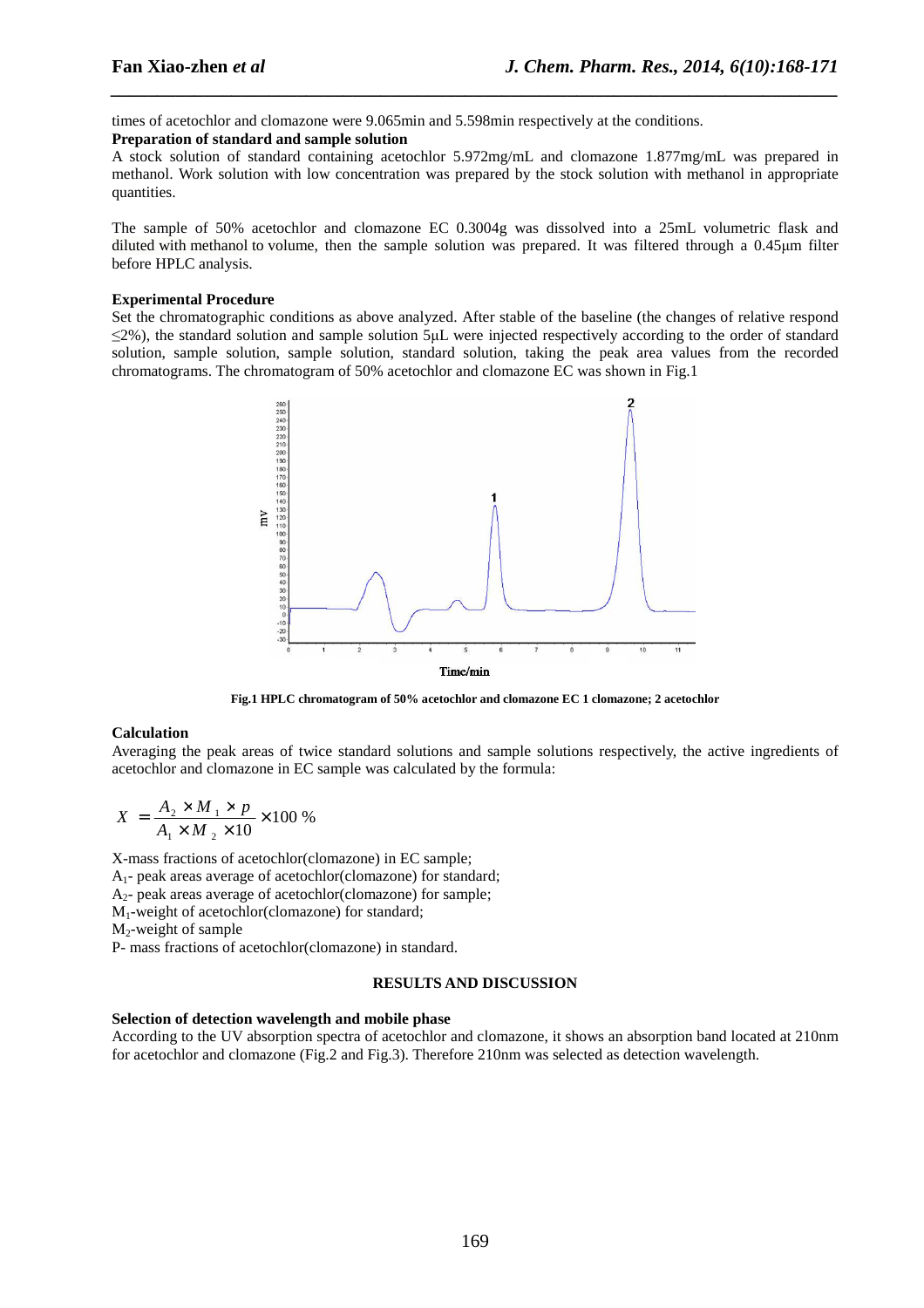

*\_\_\_\_\_\_\_\_\_\_\_\_\_\_\_\_\_\_\_\_\_\_\_\_\_\_\_\_\_\_\_\_\_\_\_\_\_\_\_\_\_\_\_\_\_\_\_\_\_\_\_\_\_\_\_\_\_\_\_\_\_\_\_\_\_\_\_\_\_\_\_\_\_\_\_\_\_\_*

The mobile phase was selected by studying a series of mobile phase consisted of methanol-water and acetonitrile-water with different ratio. When the ration was  $60:40$  v/v of acetonitrile-water, it had suitable retention time, regular peak shape and good separation. Therefore, this composition of acetonitrile and water with the ration of 60:40 (v/v) was selected as HPLC mobile phase.

#### **Construction of calibration curve**

The stock solution was diluted with methanol to yield a series of appropriate concentration solutions for the construction of calibration curve. The analyzed solutions at five different concentrations were injected to the HPLC system in triplicate under above identified HPLC condition (Table 1), and the regression curve was established by plotting the peak area(A) against the concentration(C) of each constituent(Fig.4 and Fig.5). The calculated results show that the regression curve equation for acetochlor is  $A=23.675C+1095.9$ , the linear correlation coefficient is 0.9998; and for clomazone is  $A=27.701C+427.62$ , the linear correlation coefficient is 0.9998 too.



**Table 1 the results of linear correlation** 

Fig.4 the standard curve of acetochor **Fig.5** the standard curve of clomazone

#### **Precision**

The precision was assessed by analyzing a sample of known concentration in five replicates under above identified HPLC condition. The calculated results of peak areas, standard deviation and relative standard deviation were listed in Table 2. The results show that the RSD was 1.25% and 1.60% for acetochlor and clomazone respectively.